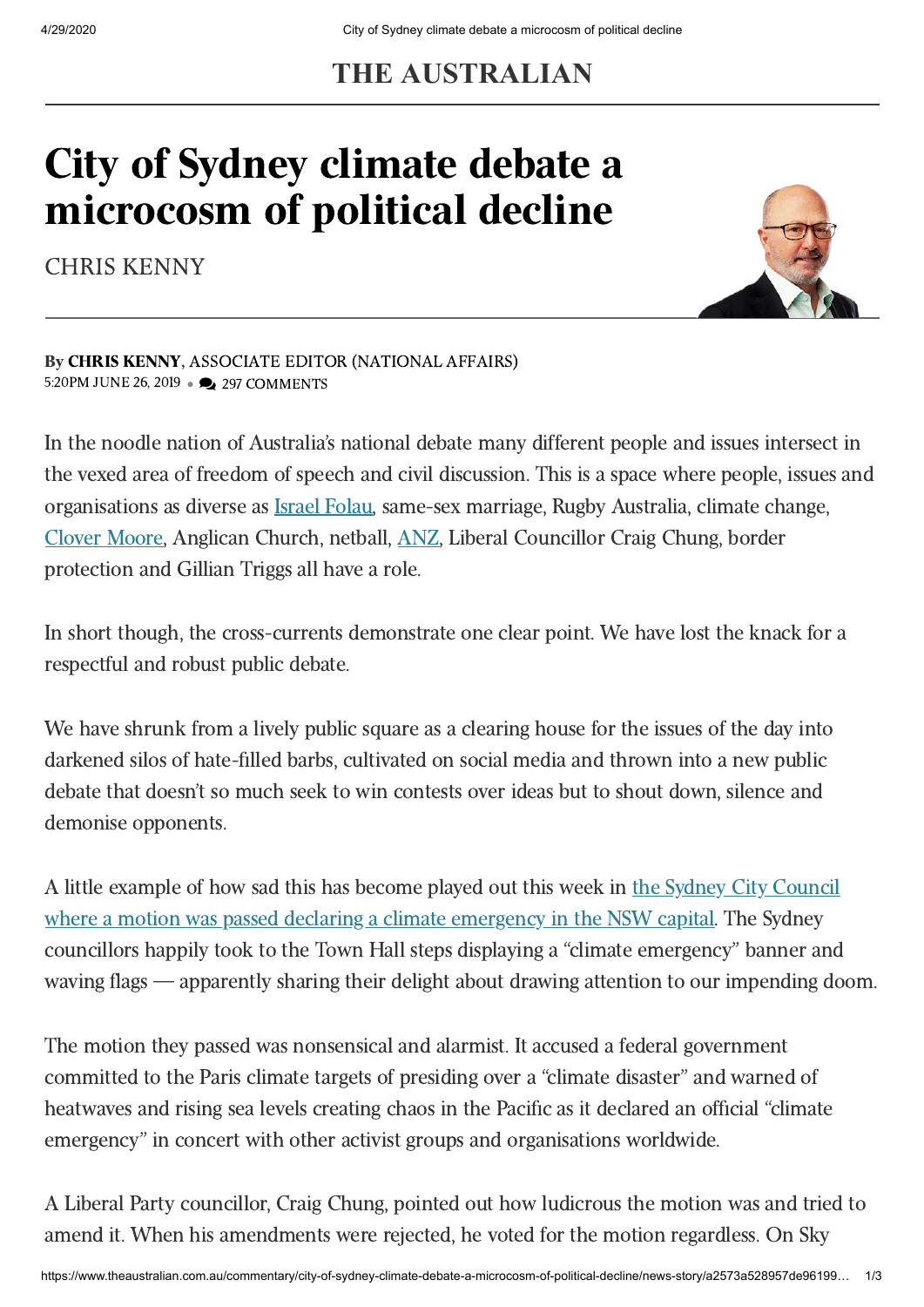News' The Kenny Report yesterday I asked him why.

"The language is absurd, this was the fundamentalist Clover (Sydney Lord Mayor Clover Moore) at her best, using alarmist language and warning us that the world is going to end," Chung said.

"The reality is that I'm a Liberal councillor in the city of Sydney, the majority of the seats are taken up by the Clover climate fundamentalists and while the language that she uses is completely alarmist and is completely catastrophising what is going on, some of the contents of that motion are things that we really need to address, and if I want to sit at the table, if I want to be there taking part in the policy debate, I've got to get a seat at the table."

This seemed worrying; Chung knew the motion was ill-founded but went along it all the same. It sounded like he was dragooned into it. It seemed inappropriate for him to support a motion he knew was nonsensical just to fit in.

"This Left group, they love to preach the idea of free speech and being inclusive," Chung explained, "but I tell you what the moment you don't get involved in their motions and the moment you cut yourself out, you get called all sorts of names, last night I was called a flatearther and a coal lugger despite the fact I do think we need to take some action.

"The gallery was full of people, Clover supporters, all of these people who were absolutely jeering me and cheering Clover. I moved an amendment, that was absolutely jeered by the gallery there, an amendment that took out the language of the warnings and catastrophising and moved an amendment that said we need to do this and we need to do it rationally and calmly. But that was voted down unanimously.

"We're not talking just about the Clover Moore people, we are talking about the Labor Left rump that are there as well, these are people who absolutely don't want to hear from anybody else."

Chung should be strong enough to stand up to this sort of political grandstanding and argue and vote for what he believes is right. But however courageous or timid he might be, it can be no excuse for his opponents.

"That's the way the city of Sydney runs, that's the way Clover Moore runs business there, this is a closed shop for Clover Moore. This is about her preaching to her choir, about getting a headline, but actually offering no solutions," Chung said.